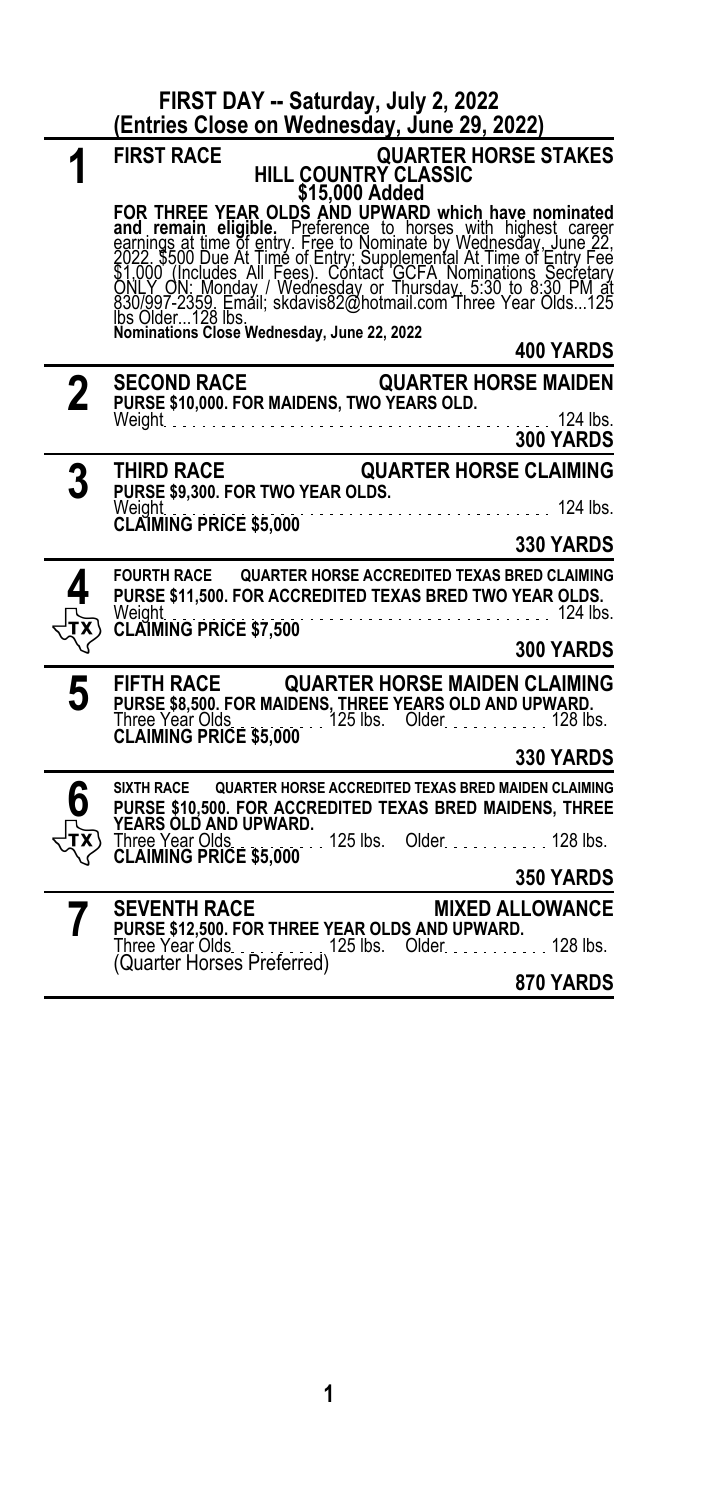|    | FIRST DAY -- Saturday, July 2, 2022                                                                                                                                 |
|----|---------------------------------------------------------------------------------------------------------------------------------------------------------------------|
|    | (Entries Close on Wednesday, June 29, 2022)                                                                                                                         |
| 8  | EIGHTH RACE ACCREDITED TEXAS BRED MAIDEN CLAIMING<br>PURSE \$11,000. FOR ACCREDITED TEXAS BRED MAIDENS, THREE<br><b>YEARS OLD.</b>                                  |
|    | Weight<br>CLAIMING PRICE \$7,500<br>Weight.                                                                                                                         |
|    | <b>FOUR FURLONGS</b>                                                                                                                                                |
| 9  | <b>NINTH RACE</b><br><b>MAIDEN</b><br>PURSE \$10,000. FOR MAIDENS, THREE YEARS OLD AND UPWARD.<br>Three Year Olds. 125 lbs. Older. 128 lbs.<br><b>FOUR FURLONGS</b> |
|    | TENTH RACE ACCREDITED TEXAS BRED CLAIMING<br>PURSE \$11,300. FOR ACCREDITED TEXAS BRED THREE YEAR                                                                   |
|    |                                                                                                                                                                     |
|    | <b>SIX FURLONGS</b>                                                                                                                                                 |
| S1 |                                                                                                                                                                     |
|    | <b>SIX FURLONGS</b>                                                                                                                                                 |
|    |                                                                                                                                                                     |
|    |                                                                                                                                                                     |
|    | <b>FIVE AND ONE HALF FURLONGS</b>                                                                                                                                   |
|    | S3 SUB RACE NO 3<br><b>CLAIMING</b><br>PURSE \$10,500. FOR THREE YEAR OLDS AND UPWARD WHICH HAVE NEVER WON TWO RACES.                                               |
|    | Three Year Olds<br>CLAIMING PRICE \$10,000                                                                                                                          |
|    | <b>FIVE AND ONE HALF FURLONGS</b>                                                                                                                                   |
|    | <b>SUB RACE NO 4</b><br><b>ALLOWANCE</b><br>PURSE \$11,200. FOR THREE YEAR OLDS AND UPWARD WHICH<br>HAVE NEVER WON TWO RACES.                                       |
|    | Three Year Olds. 125 lbs. Older. 128 lbs.<br><b>FIVE AND ONE HALF FURLONGS</b>                                                                                      |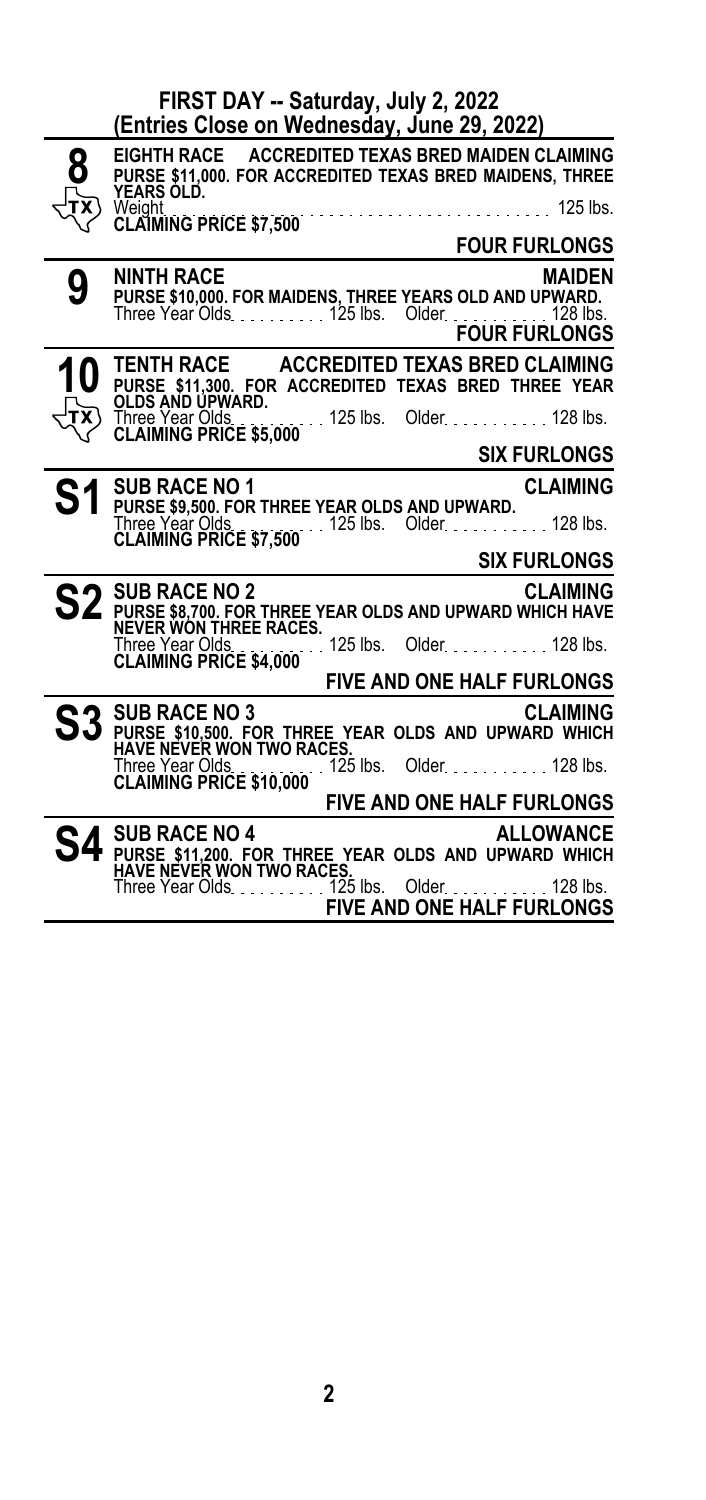|   | SECOND DAY -- Sunday, July 3, 2022<br>(Entries Close on Thursday, June 30, 2022)                                                                                                                                                                                                                                |
|---|-----------------------------------------------------------------------------------------------------------------------------------------------------------------------------------------------------------------------------------------------------------------------------------------------------------------|
|   | <b>FIRST RACE</b><br><b>QUARTER HORSE STAKES</b><br>G.C.F.A. MAIDEN CLASSIC STAKES                                                                                                                                                                                                                              |
|   | FOR THREE YEAR OLD AND UPWARD MAIDENS as of Time of<br>Entry which have nominated and remain eligible. Preference to<br>horses with highest career earnings at time of entry. Free to Nominate<br>by Wednesday, June 22, 2022. Fee \$1,0                                                                        |
|   | 350 YARDS                                                                                                                                                                                                                                                                                                       |
|   | SECOND RACE<br>G.C.F.A. FIRECRACKER FUTURITY TRIALS<br>URSE \$7,500. FOR TWO PARK FUTURITY IRIALS<br>and remain eligible. \$200 to Nominate by April 15th; \$400 to<br>Sustain by May 15th; Late Payment \$800. Total by May 15th; \$400 to<br>Due At Time of Entry; Supplemental At Time of Entry<br>350 YARDS |
|   | THIRD RACE QUARTER HORSE ACCREDITED TEXAS BRED MAIDEN                                                                                                                                                                                                                                                           |
|   | PURSE \$12,000. FOR ACCREDITED TEXAS BRED MAIDENS, TWO<br>YEARS ÓLD.<br>124 lbs.<br>Weight<br><b>250 YARDS</b>                                                                                                                                                                                                  |
|   | FOURTH RACE QUARTER HORSE MAIDEN CLAIMING<br>PURSE \$8,500. FOR MAIDENS, TWO YEARS OLD.<br>Weight the point of an interest in the contract of the 124 lbs.<br>Weight<br>CLAIMING PRICE \$5,000                                                                                                                  |
|   | <b>330 YARDS</b>                                                                                                                                                                                                                                                                                                |
| 5 | <b>QUARTER HORSE MAIDEN</b><br><b>FIFTH RACE</b><br>300 YARDS                                                                                                                                                                                                                                                   |
|   | SIXTH RACE QUARTER HORSE ACCREDITED TEXAS BRED ALLOWANCE<br>PURSE \$14,500. FOR ACCREDITED TEXAS BRED THREE YEAR<br>OLDS AND UPWARD.<br>Three Year Olds. 125 lbs. Older. 128 lbs.<br>350 YARDS                                                                                                                  |
|   | QUARTER HORSE CLAIMING<br><b>SEVENTH RACE</b>                                                                                                                                                                                                                                                                   |
|   |                                                                                                                                                                                                                                                                                                                 |
|   | <b>300 YARDS</b>                                                                                                                                                                                                                                                                                                |
| 8 | <b>EIGHTH RACE</b><br><b>MIXED MAIDEN</b><br>870 YARDS                                                                                                                                                                                                                                                          |
|   | <b>ACCREDITED TEXAS BRED MAIDEN</b><br><b>NINTH RACE</b>                                                                                                                                                                                                                                                        |
|   | FIVE AND ONE HALF FURLONGS                                                                                                                                                                                                                                                                                      |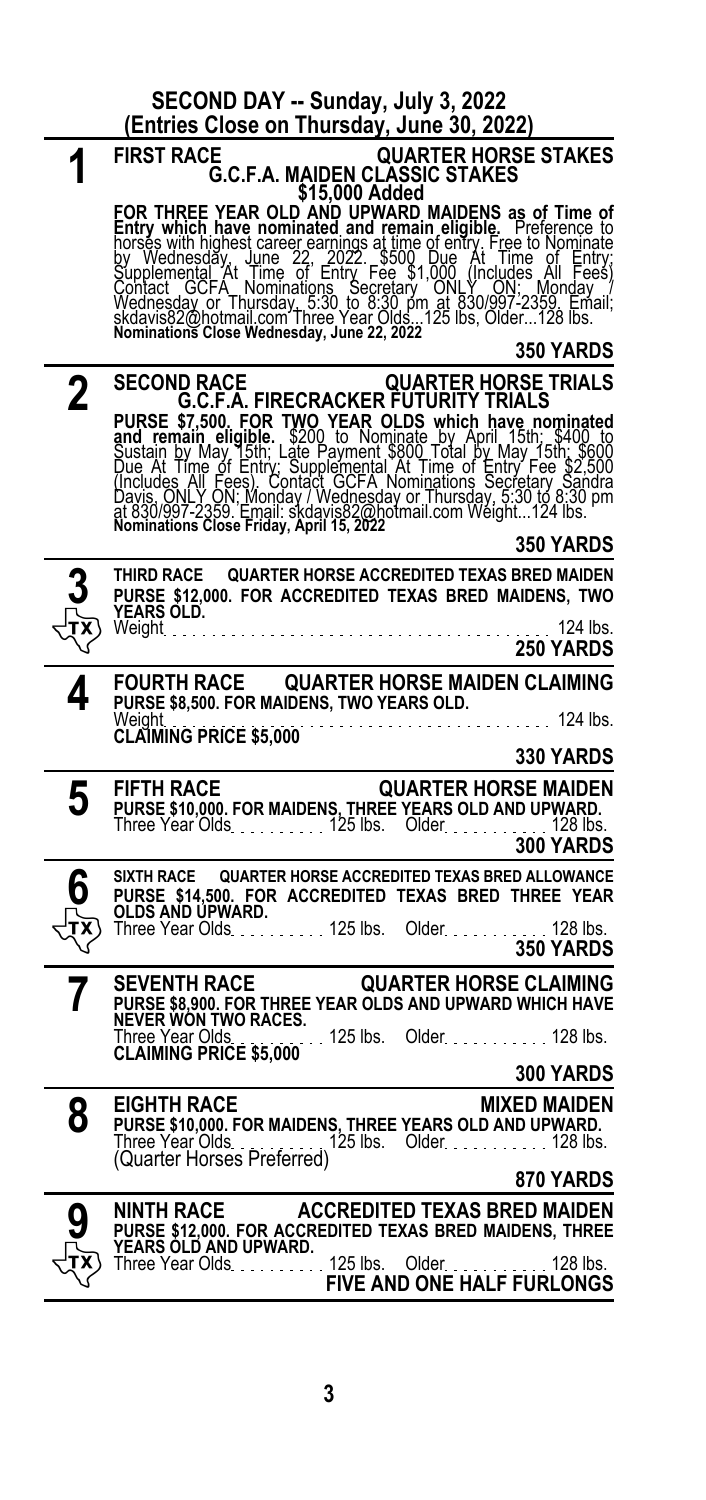### **SECOND DAY -- Sunday, July 3, 2022 (Entries Close on Thursday, June 30, 2022)**



**10 TENTH RACE**<br>**PURSE \$9,000. FOR MAIDENS, THREE YEARS OLD AND UPWARD.**<br>And three \$9,000. FOR MAIDENS, THREE YEARS OLD AND UPWARD. Three Year Olds. . . . . . . . . . 125 lbs. Older. . . . . . . . . . . 128 lbs. **CLAIMING PRICE \$7,500**

**FOUR FURLONGS**

**S1 SUB RACE NO 1 CLAIMING PURSE \$8,900. FOR FILLIES AND MARES THREE YEARS OLD AND UPWARD WHICH HAVE NEVER WON TWO RACES.** Three Year Olds 125 lbs. Older 128 lbs. **CLAIMING PRICE \$5,000**

**FOUR FURLONGS**

**S2** 48

# **SUB RACE NO 2 ACCREDITED TEXAS BRED CLAIMING PURSE \$10,900. FOR ACCREDITED TEXAS BRED THREE YEAR OLDS AND UPWARD WHICH HAVE NEVER WON TWO RACES.** Three Year Olds 125 lbs. Older 128 lbs. **CLAIMING PRICE \$5,000 SIX FURLONGS**

**S3** SUB RACE NO 3<br>**PURSE \$11,200. FOR THREE YEAR OLDS AND UPWARD WHICH**<br>HAVE NEVER WON TWO RACES. Three Year Olds 125 lbs. Older 128 lbs.

**FIVE AND ONE HALF FURLONGS**



**S4** SUB RACE NO 4<br>
Three Year Olds And Upward.<br>
CLAIMING PRICE \$5,000 125 lbs. Older 128 lbs. 128 lbs.<br>
CLAIMING PRICE \$5,000 125 lbs. Older 128 lbs.

**SEVEN FURLONGS**

# **Closing Wednesday, July 6, 2022**

G.C.F.A. PAINT AND APPALOOSA MATURITY STAKES

Purse \$20,000 Added

FOR PAINT and APPALOOSA THREE YEAR OLDS AND UPWARD, which have nominated and remain eligible.

350 Yards (To be run Saturday, July 16, 2022)

G.C.F.A. DUTCHMAN STAKES

Purse \$10,000 Added

FOR THREE YEAR OLDS AND UPWARD which have nominated and remain eligible. 350 Yards

(To be run Saturday, July 16, 2022)

G.C.F.A. PAINT and APPALOOSA JUVENILE STAKES

Purse \$25,000 Added FOR PAINT and APPALOOSA TWO YEAR OLDS, which have nominated and remain eligible.

330 Yards

(To be run Saturday, July 16, 2022)

TEXAS THOROUGHBRED BREEDERS STAKES

Purse \$25,000 Added

FOR ACCREDITED TEXAS BRED THREE YEAR OLDS AND UPWARD, which have nominated and remain eligible. Six Furlongs

(To be run Sunday, July 17, 2022)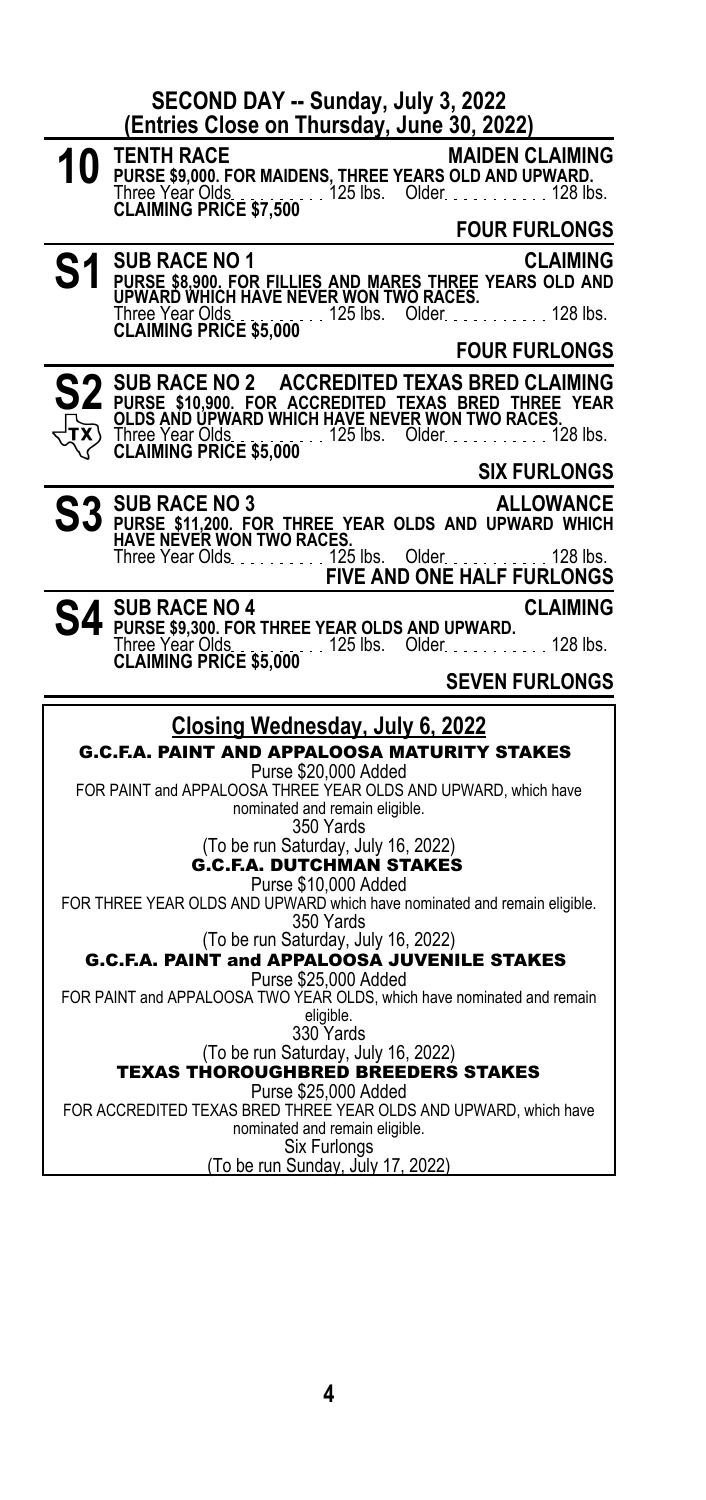## **THIRD DAY -- Saturday, July 16, 2022 (Entries Close on Wednesday, July 13, 2022)**

**1**

**4**

**5** 삼

### **FIRST RACE QUARTER HORSE STAKES G.C.F.A. DUTCHMAN STAKES \$10,000 Added**

FOR THREE YEAR OLDS AND UPWARD which have nominated<br>and remain eligible. Preference to horses with highest career<br>earnings at time of entry. Free to Nominate by Wednesday, July 6,<br>2022 \$500 Due At Time of Entry; Supplement

**350 YARDS**

# **2 SECOND RACE PAINT STAKE G.C.F.A. PAINT AND APPALOOSA MATURITY STAKES \$20,000 Added**

FOR PAINT and APPALOOSA THREE YEAR OLDS AND<br>und Before APHA and APPALOOSA THREE YEAR OLDS AND<br>and Before APHA and APHC registered foals). Three Year Olds...125<br>bls., Older...128 bls. Accredited Texas-Bred Paint Horses will

# **3 THIRD RACE PAINT STAKE G.C.F.A. PAINT and APPALOOSA JUVENILE STAKES \$25,000 Added**

FOR PAINT and APPALOOSA TWO YEAR OLDS, which have<br>nominated and remain eligible. (For 2020 APHA and APHC<br>registered foals). Weight...124 lbs. Accredited Texas-Bred Paint<br>Horses will have 1st preference. Horses with the hig

|                                                                                                                                     | 330 YARDS                                       |
|-------------------------------------------------------------------------------------------------------------------------------------|-------------------------------------------------|
| <b>FOURTH RACE</b>                                                                                                                  | <b>QUARTER HORSE MAIDEN</b><br><b>350 YARDS</b> |
| FIFTH RACE       QUARTER HORSE ACCREDITED TEXAS BRED MAIDEN<br>PURSE \$12,000. FOR ACCREDITED TEXAS BRED MAIDENS, TWO<br>YEARS OLD. |                                                 |
|                                                                                                                                     | 250 YARDS                                       |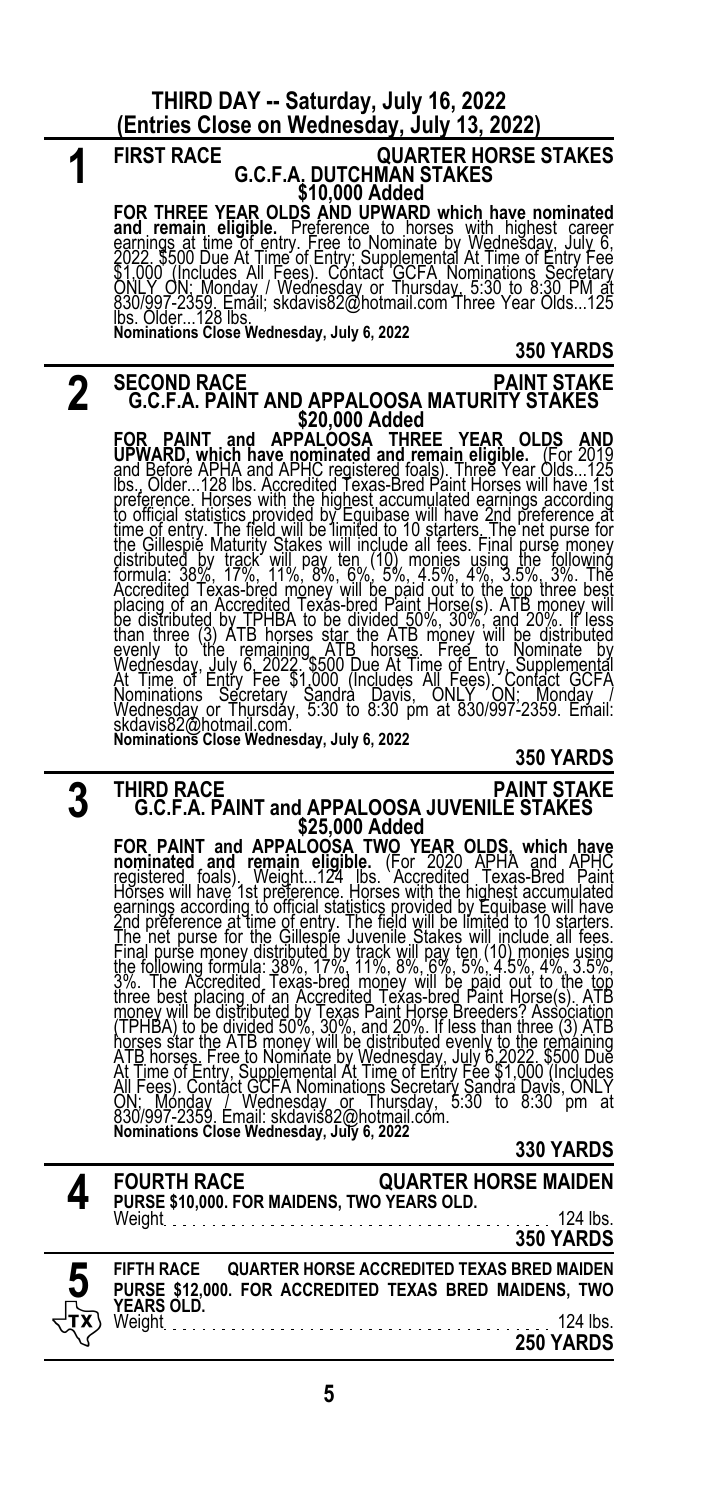|    | THIRD DAY -- Saturday, July 16, 2022<br>(Entries Close on Wednesday, July 13, 2022)                                                                                                                                            |
|----|--------------------------------------------------------------------------------------------------------------------------------------------------------------------------------------------------------------------------------|
| 6  | <b>QUARTER HORSE MAIDEN</b><br><b>SIXTH RACE</b><br>PURSE \$10,000. FOR MAIDENS, THREE YEARS OLD AND UPWARD.<br>Three Year Olds. 125 lbs. Older. 128 lbs.<br><b>300 YARDS</b>                                                  |
|    | SEVENTH RACE QUARTER HORSE ACCREDITED TEXAS BRED CLAIMING<br>PURSE \$12,000. FOR ACCREDITED TEXAS BRED THREE YEAR                                                                                                              |
| 8  | UNIFIED AT A CHEMIC STATES TO A CHARGE SERVED AND THE POST OF THE POST OF PURSE SA SOLO PURSE SA SOLO PURSE SA SOLO PURSE TO A NEW YORK THAT A MELTIC THE PURSE SA SOLO PURSE THAT THE THE VEHICLE THAT THE THE VEHICLE THAT T |
| 9  | MIXED ALLOWANCE<br><b>NINTH RACE</b><br><u>2006 - Albert State Barnett Barnett Barnett Barnett Barnett Barnett Barnett Barnett Barnett Barnett Barnett B</u>                                                                   |
| 10 | <b>TENTH RACE</b><br><b>MAIDEN</b><br><b>FOUR FURLONGS</b>                                                                                                                                                                     |
|    | SUB RACE NO 1 ACCREDITED TEXAS BRED MAIDEN CLAIMING<br><b>FIVE AND ONE HALF FURLONGS</b>                                                                                                                                       |
|    | SUB RACE NO 2 ALLOWANCE<br><b>S2</b> SUB RACE NO 2<br>PURSE \$11,200, FOR THREE YEAR OLDS AND UPWARD WHICH<br>HAVE NEVER WON TWO RACES.<br>Three Year Olds. 125 lbs. Older. 128 lbs.<br>FIVE AND ONE HALF FURLONGS             |
|    | SUB RACE NO 3 ACCREDITED TEXAS BRED CLAIMING<br>PURSE \$11,300. FOR ACCREDITED TEXAS BRED THREE YEAR<br>OLDS AND UPWARD.<br>Three Year Olds.<br>CLAIMING PRICE \$5,000 125 lbs. Older 128 lbs.<br>SIX FURLONGS                 |
|    | <b>SUB RACE NO 4</b><br>ALLOWANCE<br>PURSE \$11,500, FOR THREE YEAR OLDS AND UPWARD WHICH<br>HAVE NEVER WON FOUR RACES.<br>Three Year Olds 125 lbs. Older128 lbs.<br><b>SIX FURLONGS</b>                                       |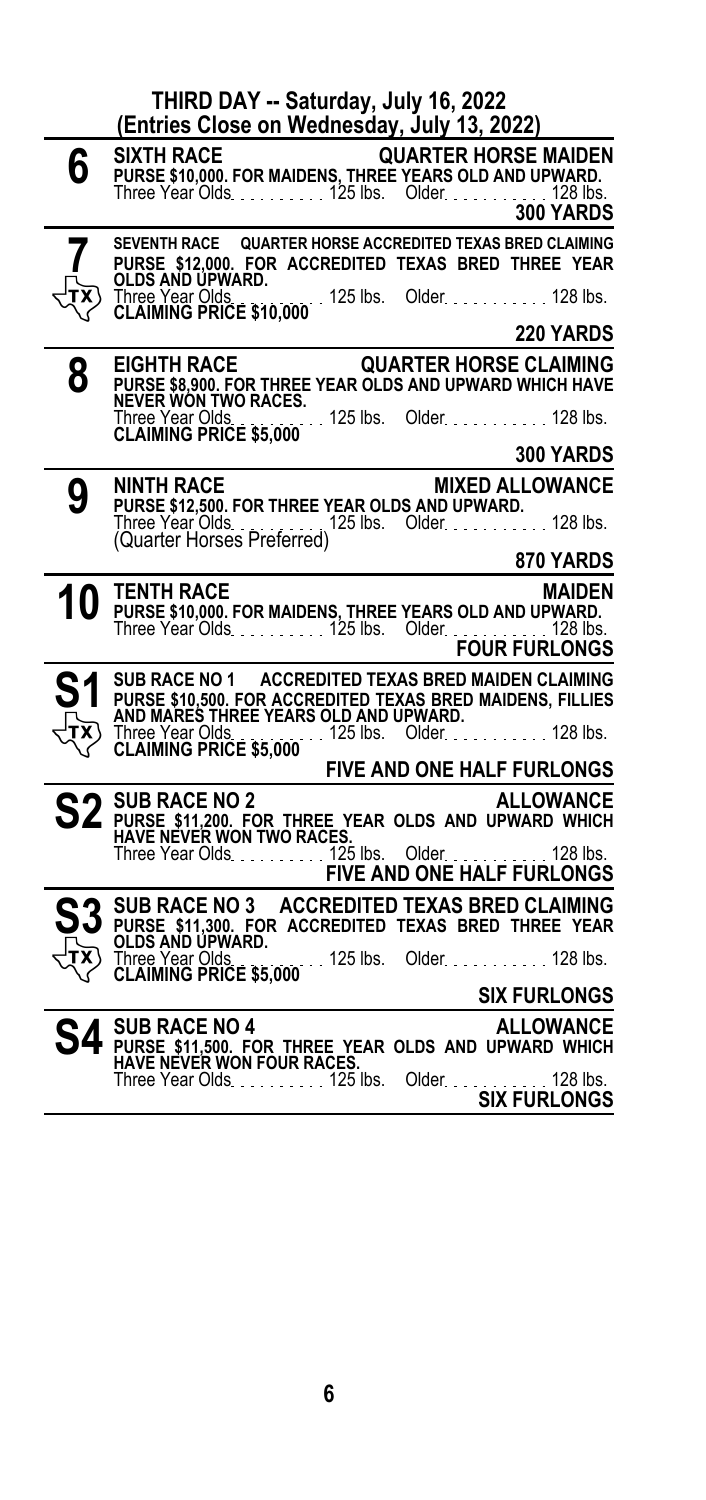|   | FOURTH DAY -- Sunday, July 17, 2022                                                                                                                                                                                                                 |
|---|-----------------------------------------------------------------------------------------------------------------------------------------------------------------------------------------------------------------------------------------------------|
|   | (Entries Close on Thursday, July 14, 2022)                                                                                                                                                                                                          |
|   | <b>QUARTER HORSE FINAL</b><br><b>FIRST RACE</b><br><b>G.C.F.A. FIRECRACKER FUTURITY</b><br>\$25,000 Added                                                                                                                                           |
|   | FOR TWO YEAR OLDS which have qualified and remain<br>eligible. Weight124 lbs. Contact GCFA Nominations Secretary<br>Sandra Davis ONLY ON: Monday / Wednesday or Thursday 5:30 to<br>8:30 pm at 830/997-2359. Email: skdavis82@hotmai                |
|   | 350 YARDS                                                                                                                                                                                                                                           |
|   | SECOND RACE ACCREDITED TEXAS BRED STAKES<br>TEXAS THOROUGHBRED BREEDERS STAKES<br>\$25,000 Added                                                                                                                                                    |
|   | <b>FOR ACCREDITED TEXAS BRED THREE YEAR OLDS AND PIVARD.</b><br>The Preference to horses with highest career earnings at time of entry.<br>Preference to horses with highest career earnings at time of entry.<br>Free to Nominate by Wedne         |
|   | <b>SIX FURLONGS</b>                                                                                                                                                                                                                                 |
| 3 | <b>QUARTER HORSE MAIDEN</b><br><b>THIRD RACE</b>                                                                                                                                                                                                    |
|   | 250 YARDS                                                                                                                                                                                                                                           |
|   | FOURTH RACE QUARTER HORSE ACCREDITED TEXAS BRED MAIDEN<br>PURSE \$12,000. FOR ACCREDITED TEXAS BRED MAIDENS, TWO<br>YEARS OLD.                                                                                                                      |
|   | <b>250 YARDS</b>                                                                                                                                                                                                                                    |
| 5 | <b>QUARTER HORSE MAIDEN</b><br><b>FIFTH RACE</b><br>PURSE \$10,000. FOR MAIDENS, THREE YEARS OLD AND UPWARD.<br>Three Year Olds. 125 lbs. Older. 128 lbs.<br>250 YARDS                                                                              |
|   | SIXTH RACE QUARTER HORSE ACCREDITED TEXAS BRED CLAIMING<br>PURSE \$11,300. FOR ACCREDITED TEXAS BRED THREE YEAR<br>OLDS AND ÚPWARD.                                                                                                                 |
|   |                                                                                                                                                                                                                                                     |
|   | <b>350 YARDS</b>                                                                                                                                                                                                                                    |
|   | <b>MIXED CLAIMING</b><br><b>SEVENTH RACE</b><br>PURSE \$9,300. FOR THREE YEAR OLDS AND UPWARD.<br>Three Year Olds<br>CLAIMING PRICE \$5,000 125 lbs. Older 128 lbs.<br>CLAIMING PRICE \$5,000 125 lbs. Older 128 lbs.<br>(Quarter Horses Preferred) |

**870 YARDS**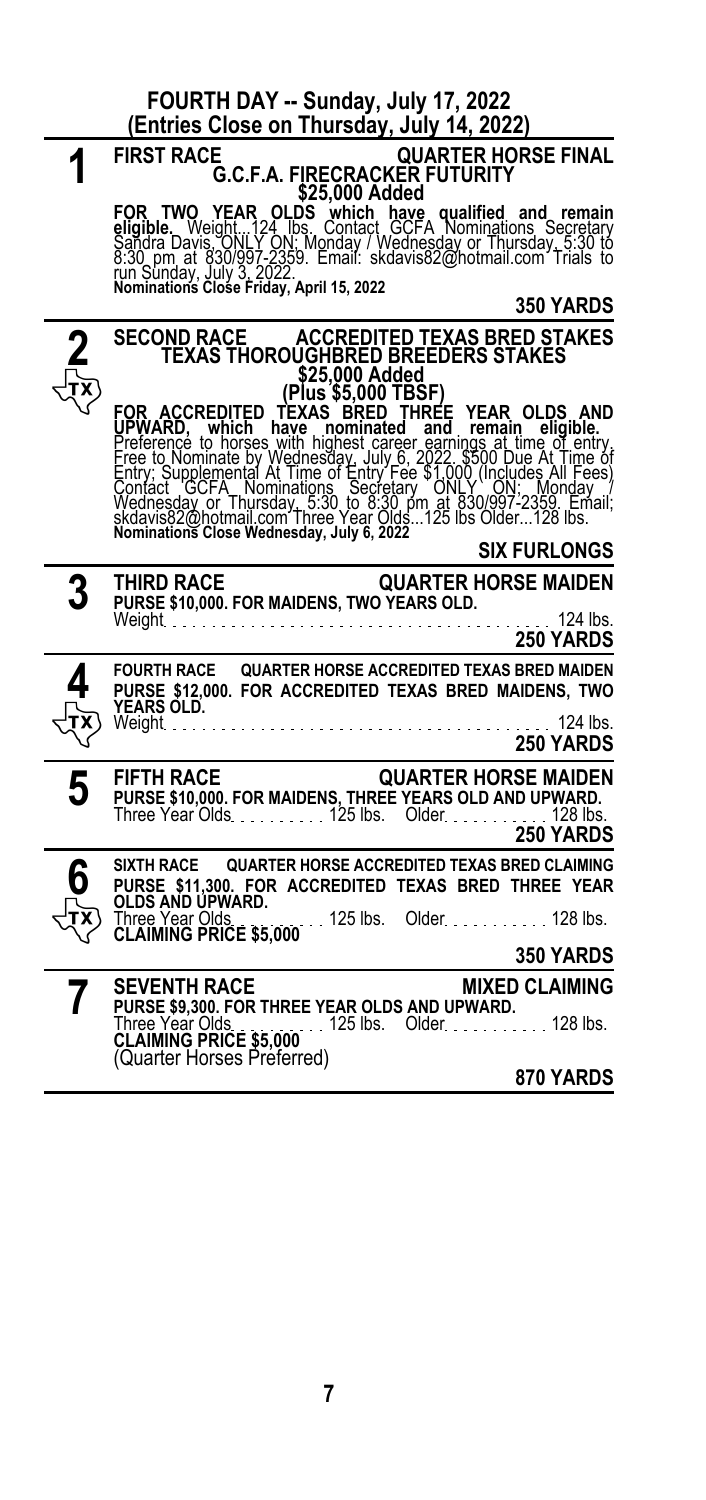|         | FOURTH DAY -- Sunday, July 17, 2022<br>(Entries Close on Thursday, July 14, 2022)                                                                                                                                                                                |
|---------|------------------------------------------------------------------------------------------------------------------------------------------------------------------------------------------------------------------------------------------------------------------|
| 8       | <b>MIXED MAIDEN</b><br><b>EIGHTH RACE</b><br>870 YARDS                                                                                                                                                                                                           |
| 9<br>TХ | NINTH RACE ACCREDITED TEXAS BRED MAIDEN CLAIMING<br>PURSE \$11,000. FOR ACCREDITED TEXAS BRED MAIDENS, THREE<br>YEARS OLD AND UPWARD.<br><b>FIVE AND ONE HALF FURLONGS</b>                                                                                       |
| 10      | <b>TENTH RACE</b><br><b>MAIDEN</b><br>PURSE \$10,000. FOR MAIDENS, THREE YEARS OLD AND UPWARD.<br><b>FIVE AND ONE HALF FURLONGS</b>                                                                                                                              |
| т双      | SUB RACE NO 1 ACCREDITED TEXAS BRED CLAIMING<br>PURSE \$10,900. FOR ACCREDITED TEXAS BRED THREE YEAR<br>OLDS AND UPWARD WHICH HAVE NEVER WON TWO RACES.<br><b>SIX FURLONGS</b>                                                                                   |
| S2      | <b>SUB RACE NO 2</b><br><b>CLAIMING</b><br>PURSE \$9,000. FOR THREE YEAR OLDS AND UPWARD WHICH HAVE<br>NEVER WON THREE RACES.<br><b>FOUR FURLONGS</b>                                                                                                            |
| S3      | <b>SUB RACE NO 3</b><br><b>STARTER ALLOWANCE</b><br>PURSE \$9,800. FOR THREE YEAR OLDS AND UPWARD WHICH HAVE<br>STARTED FOR A CLAIMING PRICE OF \$5,000 OR LESS IN 2021 -<br>2022.<br>-----<br>Three Year Olds. 125 lbs.  Older. 128 lbs.<br><b>SIX FURLONGS</b> |
|         | <b>SUB RACE NO 4</b><br><b>ALLOWANCE</b><br><b>FOUR FURLONGS</b>                                                                                                                                                                                                 |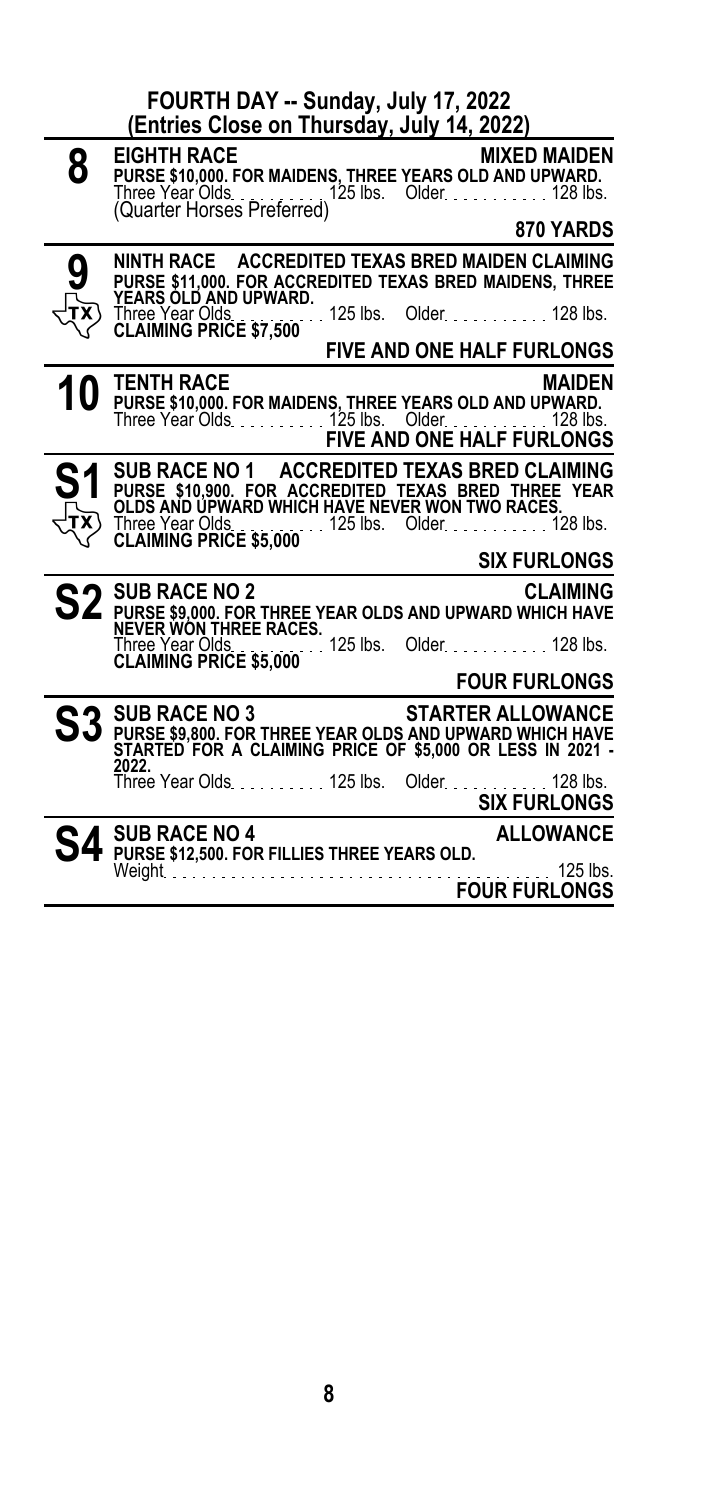|   | FIFTH DAY -- Saturday, August 13, 2022                                                                                                                                                                                                                                                                                                            |
|---|---------------------------------------------------------------------------------------------------------------------------------------------------------------------------------------------------------------------------------------------------------------------------------------------------------------------------------------------------|
|   | (Entries Close on Wednesday, August 10, 2022)                                                                                                                                                                                                                                                                                                     |
| 1 | <b>QUARTER HORSE TRIALS</b><br>FIRST RACE<br>GILLESPIE COUNTY FAIR FUTURITY TRIALS<br><b>BILLESPIE COUNTIFIT TRIAL TRIALS PRESSURE ST. 500. FOR TWO YEAR OLDS which have nominated and remain eligible.</b> \$150 to Nominate by April 15th; \$200 to \$300 to Sustain by June 15th; \$550 Total Late Payment Fee by June 15t<br><b>350 YARDS</b> |
|   | SECOND RACE QUARTER HORSE ACCREDITED TEXAS BRED MAIDEN                                                                                                                                                                                                                                                                                            |
|   | PURSE \$12,000. FOR ACCREDITED TEXAS BRED MAIDENS, TWO<br><b>YEARS OLD.</b>                                                                                                                                                                                                                                                                       |
|   | 250 YARDS                                                                                                                                                                                                                                                                                                                                         |
|   | THIRD RACE QUARTER HORSE MAIDEN CLAIMING                                                                                                                                                                                                                                                                                                          |
|   | PURSE \$8,500. FOR MAIDENS, TWO YEARS OLD.<br>Weight<br>CLAIMING PRICE \$5,000                                                                                                                                                                                                                                                                    |
|   | <b>250 YARDS</b>                                                                                                                                                                                                                                                                                                                                  |
| 4 | <b>300 YARDS</b>                                                                                                                                                                                                                                                                                                                                  |
|   | FIFTH RACE QUARTER HORSE ACCREDITED TEXAS BRED CLAIMING                                                                                                                                                                                                                                                                                           |
|   | PURSE \$11,300. FOR ACCREDITED TEXAS BRED THREE YEAR                                                                                                                                                                                                                                                                                              |
|   | <b>250 YARDS</b>                                                                                                                                                                                                                                                                                                                                  |
|   |                                                                                                                                                                                                                                                                                                                                                   |
| 6 | 250 YARDS<br>SIXTH RACE QUARTER HORSE CLAIMING<br>PURSE \$8,900. FOR THREE YEAR OLDS AND UPWARD WHICH HAVE<br>NEVER WON TWO RACES.                                                                                                                                                                                                                |
|   | Three Year Olds<br>CLAIMING PRICE \$5,000 125 lbs. Older 128 lbs.                                                                                                                                                                                                                                                                                 |
|   | <b>300 YARDS</b>                                                                                                                                                                                                                                                                                                                                  |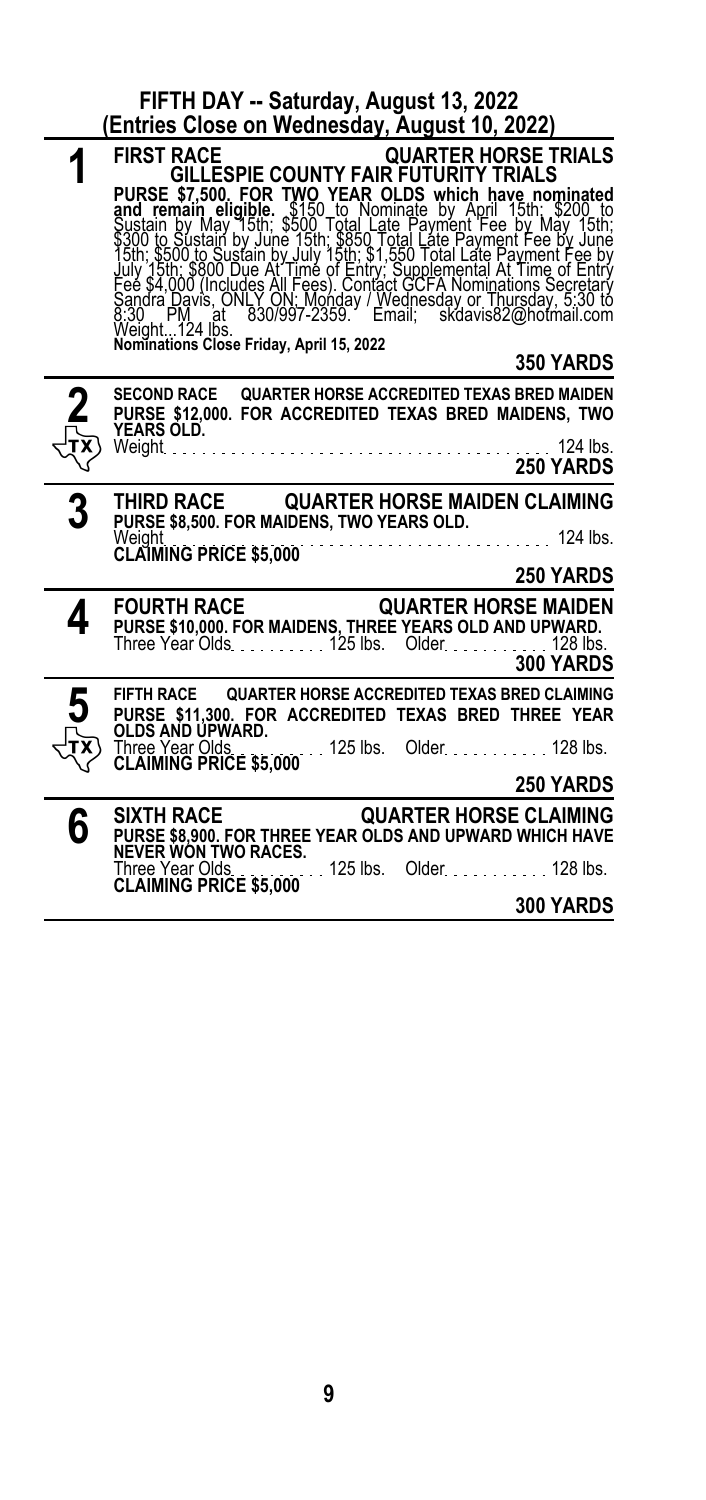|         | FIFTH DAY -- Saturday, August 13, 2022<br>(Entries Close on Wednesday, August 10, 2022) |                                                                                                                                                                                                                                                                            |
|---------|-----------------------------------------------------------------------------------------|----------------------------------------------------------------------------------------------------------------------------------------------------------------------------------------------------------------------------------------------------------------------------|
|         | <b>SEVENTH RACE</b><br>(Quarter Horses Preferred)                                       | <b>MIXED CLAIMING</b><br>PURSE \$9,300. FOR THREE YEAR OLDS AND UPWARD.<br>Three Year Olds. 125 lbs. Older. 128 lbs.<br>CLAIMING PRICE \$5,000<br>870 YARDS                                                                                                                |
| 8<br>τх |                                                                                         | EIGHTH RACE ACCREDITED TEXAS BRED MAIDEN<br>PURSE \$12,000. FOR ACCREDITED TEXAS BRED MAIDENS, THREE<br>YEARS OLD AND UPWARD.<br>Three Year Olds. 125 lbs. Older. 128 lbs.<br><b>FOUR FURLONGS</b>                                                                         |
| 9       | <b>NINTH RACE</b>                                                                       | <b>MAIDEN</b><br>PURSE \$10,000. FOR MAIDENS, FILLIES AND MARES THREE YEARS<br>FIVE AND ONE HALF FURLONGS                                                                                                                                                                  |
| 10      | <b>TENTH RACE</b>                                                                       | <b>CLAIMING</b><br>PURSE \$9,300. FOR THREE YEAR OLDS AND UPWARD.<br>Three Year Olds. 125 lbs. Older. 128 lbs. CLAIMING PRICE \$5,000<br><b>FOUR FURLONGS</b>                                                                                                              |
|         | SUB RACE NO 1                                                                           | <b>ALLOWANCE</b><br>PURSE \$11,200. FOR THREE YEAR OLDS AND UPWARD WHICH<br>HAVE NEVER WON TWO RACES.<br>Three Year Olds 125 lbs Older 128 lbs.<br><b>FIVE AND ONE HALF FURLONGS</b>                                                                                       |
|         |                                                                                         | SUB RACE NO 2 ACCREDITED TEXAS BRED STARTER ALLOWANCE<br>SUB RACE NO 2 AUCKEDITED TEAM DINE CONTROL THE YEAR<br>OLDS AND UPWARD WHICH HAVE STARTED FOR A CLAIMING<br>TX PRICE OF \$5,000 OR LESS IN 2021 - 2022.<br>Three Year Olds 125 lbs. Older<br><b>FOUR FURLONGS</b> |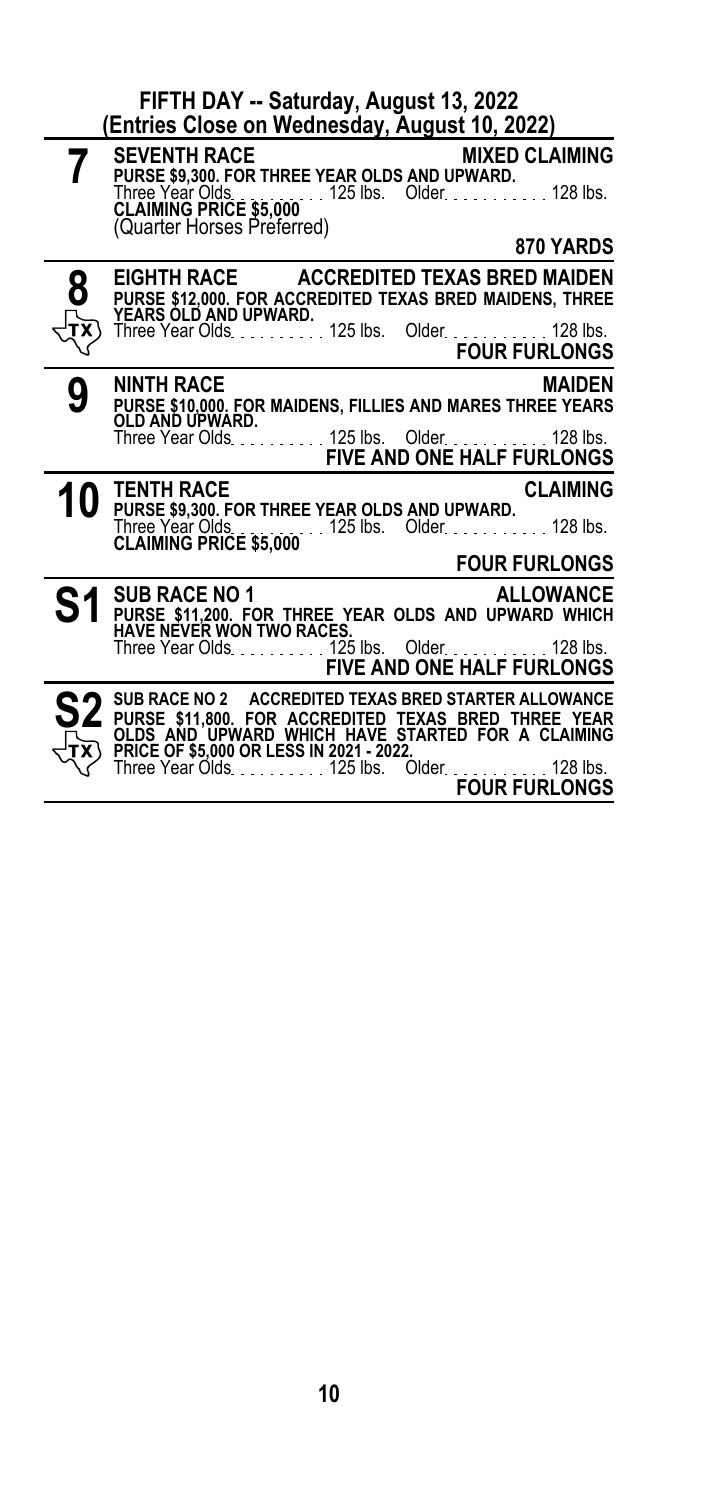|   | SIXTH DAY -- Sunday, August 14, 2022                                                                                                                                                                                                                                                                                                                                     |
|---|--------------------------------------------------------------------------------------------------------------------------------------------------------------------------------------------------------------------------------------------------------------------------------------------------------------------------------------------------------------------------|
|   | (Entries Close on Thursday, August 11, 2022)                                                                                                                                                                                                                                                                                                                             |
| 1 | <b>QUARTER HORSE TRIALS</b><br>FIRST RACE QUARTER HORSE<br>GILLESPIE COUNTY FAIR DERBY TRIALS<br><b>PURSE \$7,500. FOR THREE YEAR DLDS which have nominated</b><br>and remain eligible. \$150 to Nominate by April 15th, \$200 to<br>\$300 to Sustain by May 15th; \$500 Total Late Payment Fee by May 15th;<br>\$300 to Sustain by June 15th; \$650<br><b>350 YARDS</b> |
|   |                                                                                                                                                                                                                                                                                                                                                                          |
| 2 |                                                                                                                                                                                                                                                                                                                                                                          |
| 3 | THIRD RACE QUARTER HORSE MAIDEN<br>PURSE \$10,000. FOR MAIDENS, FILLIES AND MARES THREE YEARS                                                                                                                                                                                                                                                                            |
| 4 | <b>FOURTH RACE<br/>FOURTH RACE QUARTER HORSE ALLOWANCE</b><br>PURSE \$11,200. FOR TWO YEAR OLDS WHICH HAVE NEVER WON<br><b>300 YARDS</b>                                                                                                                                                                                                                                 |
|   | FIFTH RACE QUARTER HORSE ACCREDITED TEXAS BRED MAIDEN<br>PURSE \$12,000. FOR ACCREDITED TEXAS BRED MAIDENS, THREE YEARS OLD AND UPWARD.<br>YEARS OLD AND UPWARD.<br>Three Year Olds. 125 lbs. Older. 128 lbs.<br><b>300 YARDS</b>                                                                                                                                        |
|   | SIXTH RACE QUARTER HORSE ACCREDITED TEXAS BRED CLAIMING<br>PURSE \$11,200. FOR ACCREDITED TEXAS BRED THREE YEAR<br>OLDS AND UPWARD WHICH HAVE NEVER WON TWO RACES.<br>250 YARDS                                                                                                                                                                                          |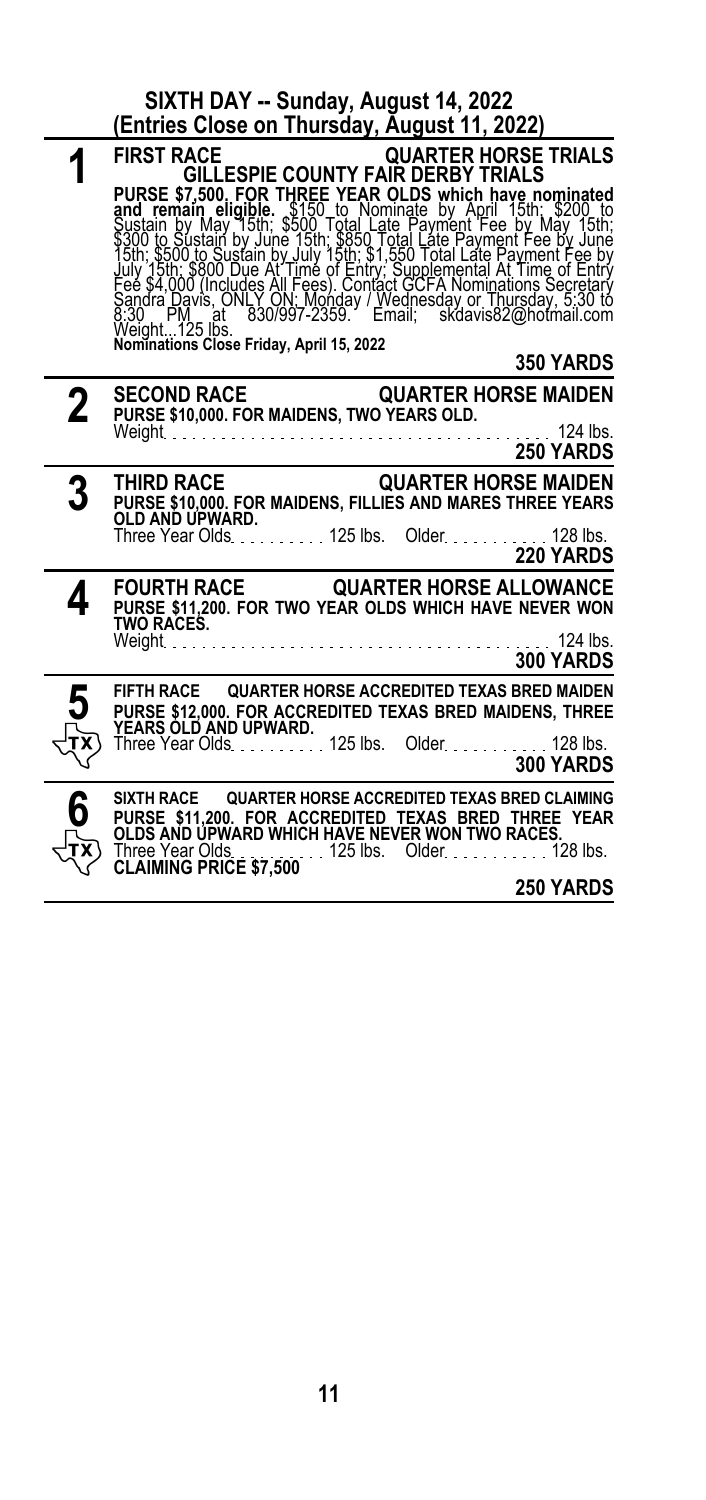|   | SIXTH DAY -- Sunday, August 14, 2022<br>(Entries Close on Thursday, August 11, 2022)                                                                                                                                                                                                                                        |                                                                                                                                                                                             |
|---|-----------------------------------------------------------------------------------------------------------------------------------------------------------------------------------------------------------------------------------------------------------------------------------------------------------------------------|---------------------------------------------------------------------------------------------------------------------------------------------------------------------------------------------|
|   | <b>SEVENTH RACE</b>                                                                                                                                                                                                                                                                                                         | <b>MIXED MAIDEN</b>                                                                                                                                                                         |
|   |                                                                                                                                                                                                                                                                                                                             | 870 YARDS                                                                                                                                                                                   |
| 8 | <b>EIGHTH RACE</b>                                                                                                                                                                                                                                                                                                          | <b>MAIDEN</b><br>PURSE \$10,000. FOR MAIDENS, THREE YEARS OLD AND UPWARD.<br>Three Year Olds. 125 lbs.                                Older. 128 lbs.<br><b>FOUR FURLONGS</b>               |
|   | <b>NINTH RACE</b>                                                                                                                                                                                                                                                                                                           | <b>ACCREDITED TEXAS BRED MAIDEN</b><br>PURSE \$12,000, FOR ACCREDITED TEXAS BRED MAIDENS, THREE<br>YEARS OLD AND UPWARD.<br>Three Year Olds 125 lbs. Older128 lbs.<br><b>SEVEN FURLONGS</b> |
|   | <b>TENTH RACE</b>                                                                                                                                                                                                                                                                                                           | <b>ALLOWANCE</b><br>PURSE \$11,500. FOR THREE YEAR OLDS AND UPWARD WHICH<br>HAVE NEVER WON FOUR RACES.<br>FIVE AND ONE HALF FURLONGS                                                        |
|   |                                                                                                                                                                                                                                                                                                                             | SUB RACE NO 1 ACCREDITED TEXAS BRED CLAIMING<br><b>SIX FURLONGS</b>                                                                                                                         |
|   | SUB RACE NO 2<br>PURSE \$9,100. FOR THREE YEAR OLDS AND UPWARD.                                                                                                                                                                                                                                                             | <b>CLAIMING</b><br><b>FOUR FURLONGS</b>                                                                                                                                                     |
|   | Closing Wednesday, August 17, 2022                                                                                                                                                                                                                                                                                          |                                                                                                                                                                                             |
|   | <b>G.C.F.A. ALL BREEDS 870 STAKES</b><br>Purse \$10,000 Added<br>FOR THREE YEAR OLDS AND UPWARD which have nominated and remain eligible.<br>870 Yards<br>(To be run Saturday, August 27, 2022)                                                                                                                             |                                                                                                                                                                                             |
|   | <b>GILLESPIE COUNTY FAIR SPRINT CLASSIC</b><br>Purse \$10,000 Added<br>FOR THREE YEAR OLDS AND UPWARD which have nominated and remain eligible.<br>250 Yards<br>(To be run Saturday, August 27, 2022)<br><b>G.C.F.A. TEXAS BRED STAKES</b><br>Purse \$25,000 Added<br>FOR ACCREDITED TEXAS BRED THREE YEAR OLDS AND UPWARD. |                                                                                                                                                                                             |
|   | Seven Furlonas<br>(To be run Saturday, August 27, 2022)                                                                                                                                                                                                                                                                     |                                                                                                                                                                                             |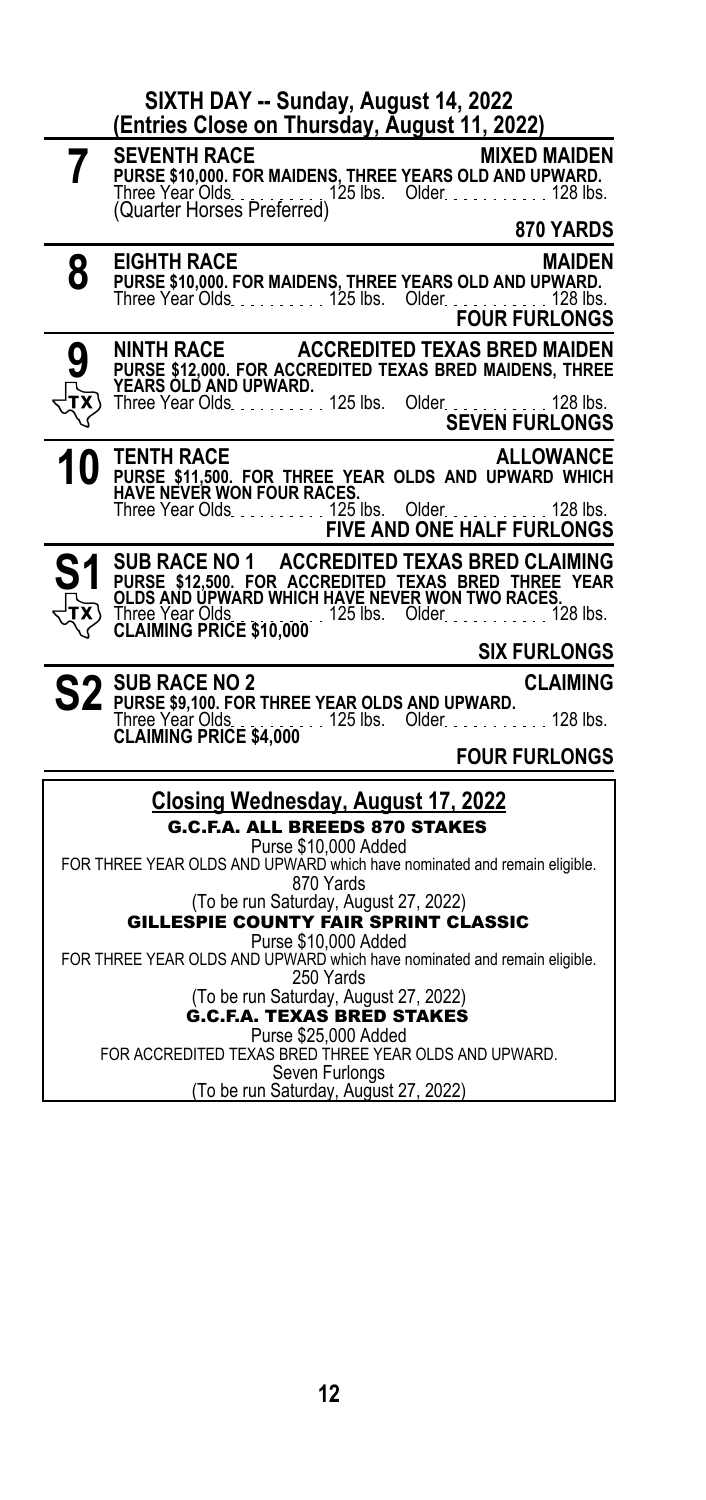**SEVENTH DAY -- Saturday, August 27, 2022 (Entries Close on Wednesday, August 24, 2022)**



### **FIRST RACE QUARTER HORSE STAKES GILLESPIE COUNTY FAIR SPRINT CLASSIC \$10,000 Added**

FOR THREE YEAR OLDS AND UPWARD which have nominated<br>and remain eligible. Preference to horses with highest career<br>earnings at time of entry. Free to Nominate by Wednesday, August<br>17, 2022, \$500 Due At Time of Entry, Supple

**250 YARDS**

### **2 SECOND RACE MIXED STAKE G.C.F.A. ALL BREEDS 870 STAKES \$10,000 Added**

FOR THREE YEAR OLDS AND UPWARD which have nominated<br>and remain eligible. This race will be limited to eight (8) starters<br>with 1st Preference to Quarter Horses (QH highest career earnings if<br>more than 8 QH entires); 2nd Pre **Nominations Close Wednesday, August 17, 2022 870 YARDS**

**3** 48

**4**

**5**

**6**

THIRD RACE **ACCREDITED TEXAS BRED STAKES**<br> **G.C.F.A. S25,000 Added**<br> **FOR ACCREDITED TEXAS BRED THREE YEAR OLDS AND**<br> **FOR ACCREDITED TEXAS BRED THREE YEAR OLDS AND**<br> **OF WARD.** Preference to hores with highest career earn **SEVEN FURLONGS** 48 **FOURTH RACE QUARTER HORSE ACCREDITED TEXAS BRED MAIDEN CLAIMING PURSE \$11,500. FOR ACCREDITED TEXAS BRED MAIDENS, TWO YEARS OLD.** Weight<br>**CLAIMING PRICE \$10,000** 124 lbs. **330 YARDS FIFTH RACE QUARTER HORSE MAIDEN CLAIMING PURSE \$8,500. FOR MAIDENS, TWO YEARS OLD.** Weight 124 lbs. **CLAIMING PRICE \$5,000 300 YARDS SIXTH RACE QUARTER HORSE MAIDEN CLAIMING PURSE \$8,500. FOR MAIDENS, THREE YEARS OLD AND UPWARD.** Three Year Olds 125 lbs. Older 128 lbs. **CLAIMING PRICE \$5,000 350 YARDS**



**SEVENTH RACE QUARTER HORSE ACCREDITED TEXAS BRED CLAIMING PURSE \$11,300. FOR ACCREDITED TEXAS BRED THREE YEAR OLDS AND UPWARD.** Three Year Olds 125 lbs. Older 128 lbs. **CLAIMING PRICE \$5,000**

### **220 YARDS**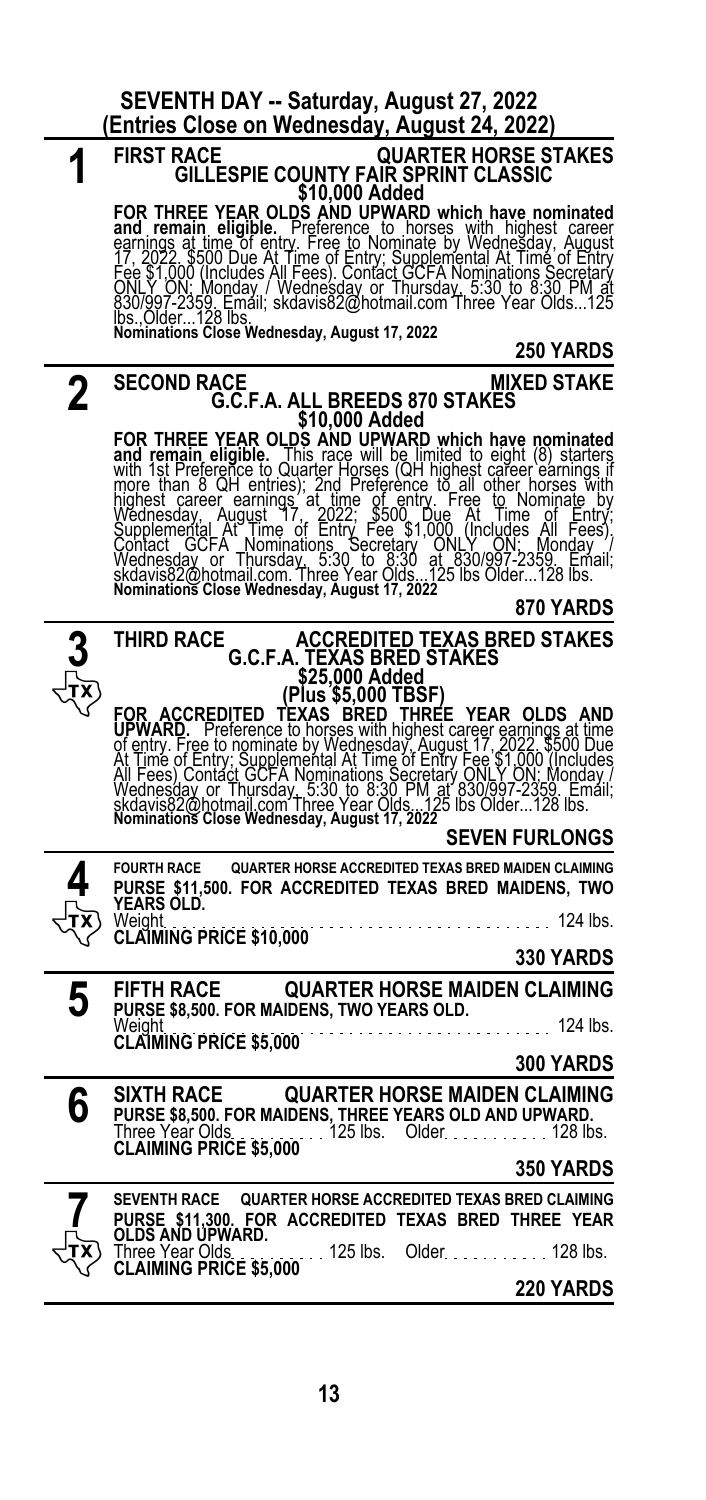## **SEVENTH DAY -- Saturday, August 27, 2022 (Entries Close on Wednesday, August 24, 2022)**

|        | <u>s on weaneeday, Adgaet 24, 2</u>                                                                                                                                                     |
|--------|-----------------------------------------------------------------------------------------------------------------------------------------------------------------------------------------|
| O<br>Ō | <b>MIXED MAIDEN CLAIMING</b><br><b>EIGHTH RACE</b><br>(Quarter Horses Préferred)<br>870 YARDS                                                                                           |
| TX \   | NINTH RACE ACCREDITED TEXAS BRED MAIDEN CLAIMING<br>PURSE \$11,000. FOR ACCREDITED TEXAS BRED MAIDENS, THREE<br>YEARS OLD AND UPWARD.<br><b>FOUR FURLONGS</b>                           |
| 10     | <b>CLAIMING</b><br><b>TENTH RACE</b><br><b>FOUR FURLONGS</b>                                                                                                                            |
| TX \   | SUB RACE NO 1 ACCREDITED TEXAS BRED CLAIMING<br>PURSE \$11,200. FOR ACCREDITED TEXAS BRED THREE YEAR<br>OLDS AND UPWARD WHICH HAVE NEVER WON TWO RACES.<br><b>SIX FURLONGS</b>          |
|        | <b>SUB RACE NO 2</b><br><b>ALLOWANCE</b><br>PURSE \$11,400. FOR THREE YEAR OLDS AND UPWARD WHICH HAVE NEVER WON THREE RACES.<br><b>SIX FURLONGS</b>                                     |
| S3     | <b>SUB RACE NO 3</b><br><b>MIXED CLAIMING</b><br>PURSE \$10,000. FOR TWO YEAR OLDS PAINTS AND APPALOOSA'S.<br>CLAIMING PRICE \$15,000<br>Points Discussed: 124 lbs.<br>Paints Preferred |
|        | <b>330 YARDS</b>                                                                                                                                                                        |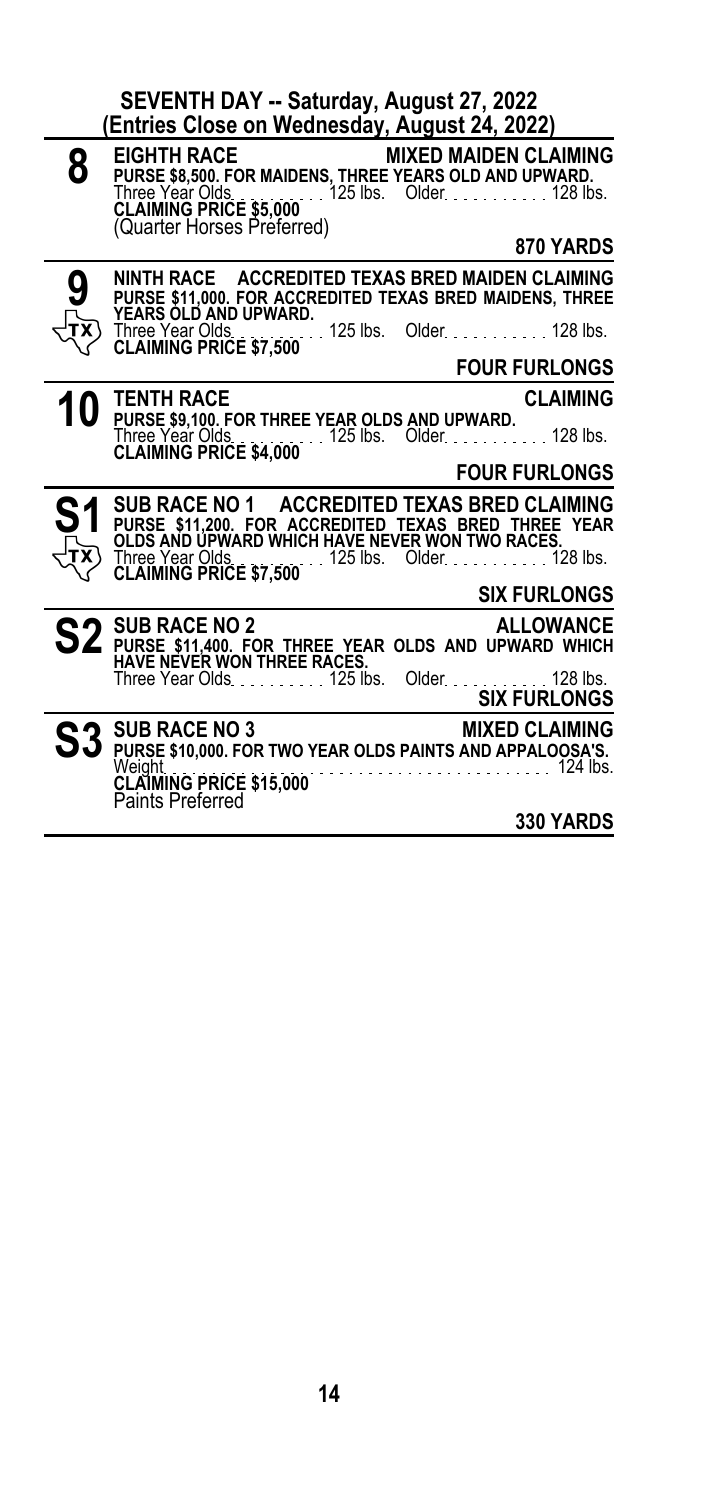|   | EIGHTH DAY -- Sunday, August 28, 2022<br>(Entries Close on Thursday, August 25, 2022)                                                                                                                                                   |
|---|-----------------------------------------------------------------------------------------------------------------------------------------------------------------------------------------------------------------------------------------|
|   | <b>QUARTER HORSE DERBY</b><br><b>FIRST RACE</b><br><b>GILLESPIE COUNTY FAIR DERBY</b><br>\$25,000 Added                                                                                                                                 |
|   | FOR THREE YEARS OLD which have qualified and remain<br>eligible. Weight125 lbs. Contact GCFA Nominations Secretary<br>Sandra Davis, ONLY ON: Monday / Wednesday or Thursday, 5:30 to<br>8:30 PM at 830/997-2359. Email; skdavis82@ho    |
|   | <b>350 YARDS</b>                                                                                                                                                                                                                        |
|   | SECOND RACE QUARTER HORSE FUTURITY<br>\$25,000 Added                                                                                                                                                                                    |
|   | FOR TWO YEAR OLDS which have qualified and remain<br>eligible. Weight. 124 lbs. Contact GCFA Nominations Secretary<br>Sandra Davis ONI Y ON: Monday / Wednesday or Thursday, 5:30<br>8:30 PM at 830/997-2359. Email; skdavis82@hotmail. |
|   |                                                                                                                                                                                                                                         |
|   | <b>QUARTER HORSE MAIDEN</b><br>THIRD RACE                                                                                                                                                                                               |
|   | <b>300 YARDS</b>                                                                                                                                                                                                                        |
|   | FOURTH RACE QUARTER HORSE MAIDEN CLAIMING<br>PURSE \$8,500. FOR MAIDENS, TWO YEARS OLD.<br>Weight<br>CLAIMING PRICE \$5,000 300 300 300 YARDS                                                                                           |
|   | <b>300 YARDS</b>                                                                                                                                                                                                                        |
|   | FIFTH RACE QUARTER HORSE ACCREDITED TEXAS BRED MAIDEN CLAIMING<br>PURSE \$11,000. FOR ACCREDITED TEXAS BRED MAIDENS, THREE<br>YEARS OLD AND UPWARD.                                                                                     |
|   | Three Year Olds = 1 Wave 125 lbs. Older. 128 lbs.<br>CLAIMING PRICE \$7,500                                                                                                                                                             |
|   | 350 YARDS                                                                                                                                                                                                                               |
| 6 | SIXTH RACE QUARTER HORSE MAIDEN<br>PURSE \$10,000. FOR MAIDENS, THREE YEARS OLD AND UPWARD.<br>Three Year Olds. 125 lbs. Older. 128 lbs.<br><b>350 YARDS</b>                                                                            |
|   | SEVENTH RACE QUARTER HORSE MAIDEN<br>PURSE \$10,000. FOR MAIDENS, FILLIES AND MARES THREE YEARS<br><b>OLD AND UPWARD.</b><br>Three Year Olds. 125 lbs. Older. 128 lbs.                                                                  |
|   | 220 YARDS                                                                                                                                                                                                                               |